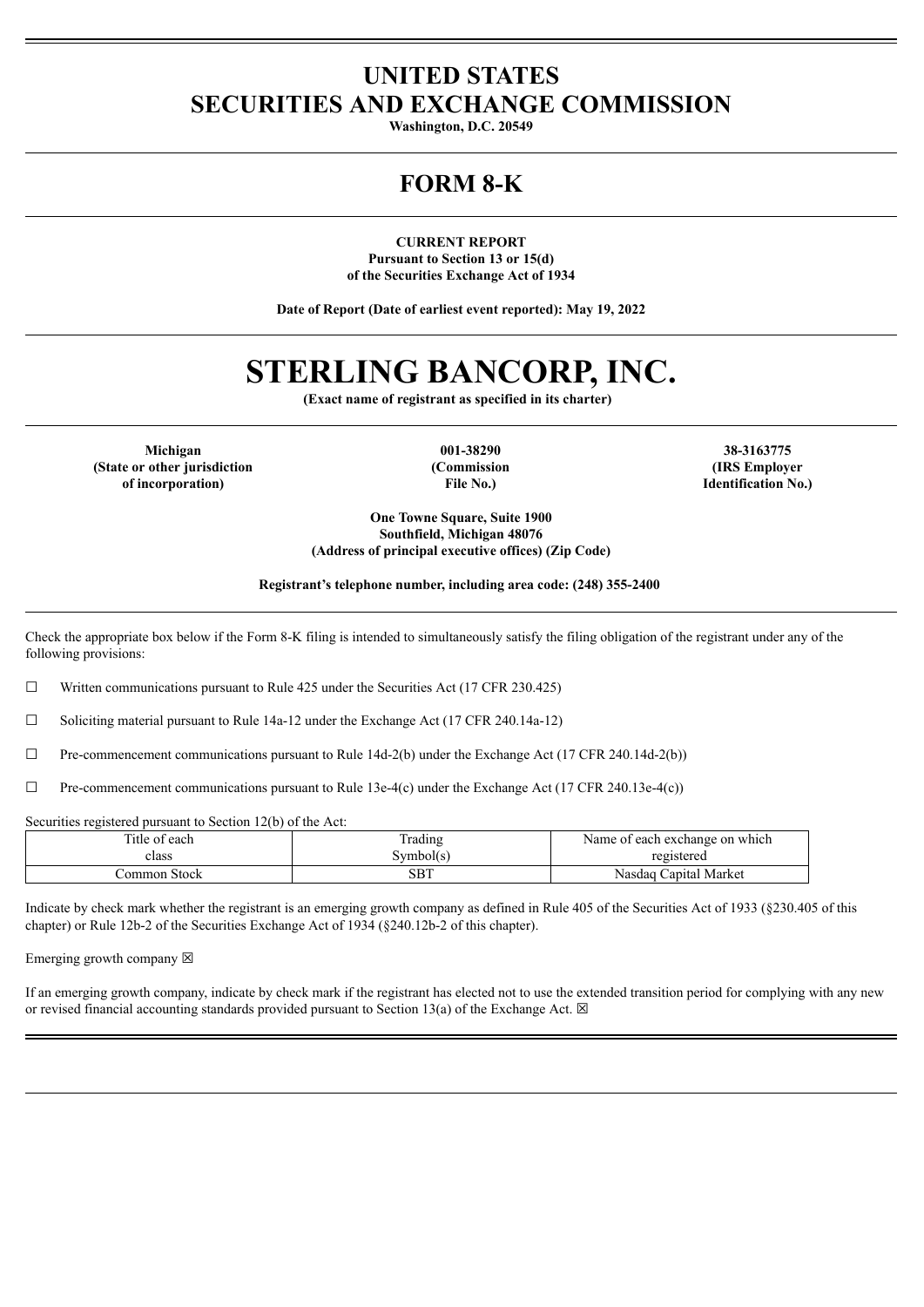#### **Item 5.07 Submission of Matters to a Vote of Security Holders.**

(a) At the annual meeting of shareholders of Sterling Bancorp, Inc. (the "Company") held on May 19, 2022, the shareholders (i) elected nine director nominees to the Company's Board of Directors, each to hold office for a term expiring at the next annual meeting, (ii) approved the advisory, non-binding resolution approving the compensation for the Company's named executive officers for 2021, (iii) ratified the appointment of Crowe LLP as the Company's independent registered public accounting firm for the year ending December 31, 2022 and (iv) approved an amendment of the Articles of Incorporation of the Company, to end the staggered terms of the Board of Directors.

The proposals are described in detail in the Company's definitive proxy statement filed on April 8, 2022 with the Securities and Exchange Commission.

(b) The results of the voting are shown below.

#### *Proposal 1—Election of Directors*

| <b>DIRECTOR</b>   |                  |           | <b>BROKER</b>    |
|-------------------|------------------|-----------|------------------|
| <b>NOMINEES</b>   | <b>VOTES FOR</b> | WITHHELD  | <b>NON-VOTES</b> |
| Thomas M. O'Brien | 43,726,607       | 202,244   | 3,384,049        |
| Michael Donahue   | 43,893,061       | 35,790    | 3,384,049        |
| Eboh Okorie       | 43,903,161       | 25,690    | 3,384,049        |
| Benjamin Wineman  | 39,723,020       | 4,205,831 | 3,384,049        |
| Peggy Daitch      | 41,870,338       | 2,058,513 | 3,384,049        |
| Tracey Dedrick    | 43,887,099       | 41,752    | 3,384,049        |
| Steven Gallotta   | 43,902,200       | 26,651    | 3,384,049        |
| Denny Kim         | 41,885,763       | 2,043,088 | 3,384,049        |
| Lyle Wolberg      | 42,866,103       | 1,062,748 | 3,384,049        |

*Proposal 2—Advisory, Non-Binding Vote to Approve the Compensation of Named Executive Of icers for 2021*

|            |                 |         | <b>BROKER</b>    |
|------------|-----------------|---------|------------------|
| VOTES FOR  | <b>AGAINST</b>  | ABSTAIN | <b>NON-VOTES</b> |
| 37,180,400 | 571,143<br>U.J. | 177,308 | 3,384,049        |

#### *Proposal 3—Ratification of Independent Registered Public Accounting Firm for 2022 (1)*

| <b>VOTES FOR</b> | VOTES AGAINST | <b>ABSTAIN</b> |
|------------------|---------------|----------------|
| 47,285,920       | 18.846        | 8,134          |

(1) No broker non-votes were received for Proposal 3.

*Proposal 4—Approval of Amendment of Articles of Incorporation*

|            |                |         | <b>BROKER</b>    |
|------------|----------------|---------|------------------|
| VOTES FOR  | AGAINST        | ABSTAIN | <b>NON-VOTES</b> |
| 43,907,151 | $\angle 1,100$ | 600     | 3,384,049        |